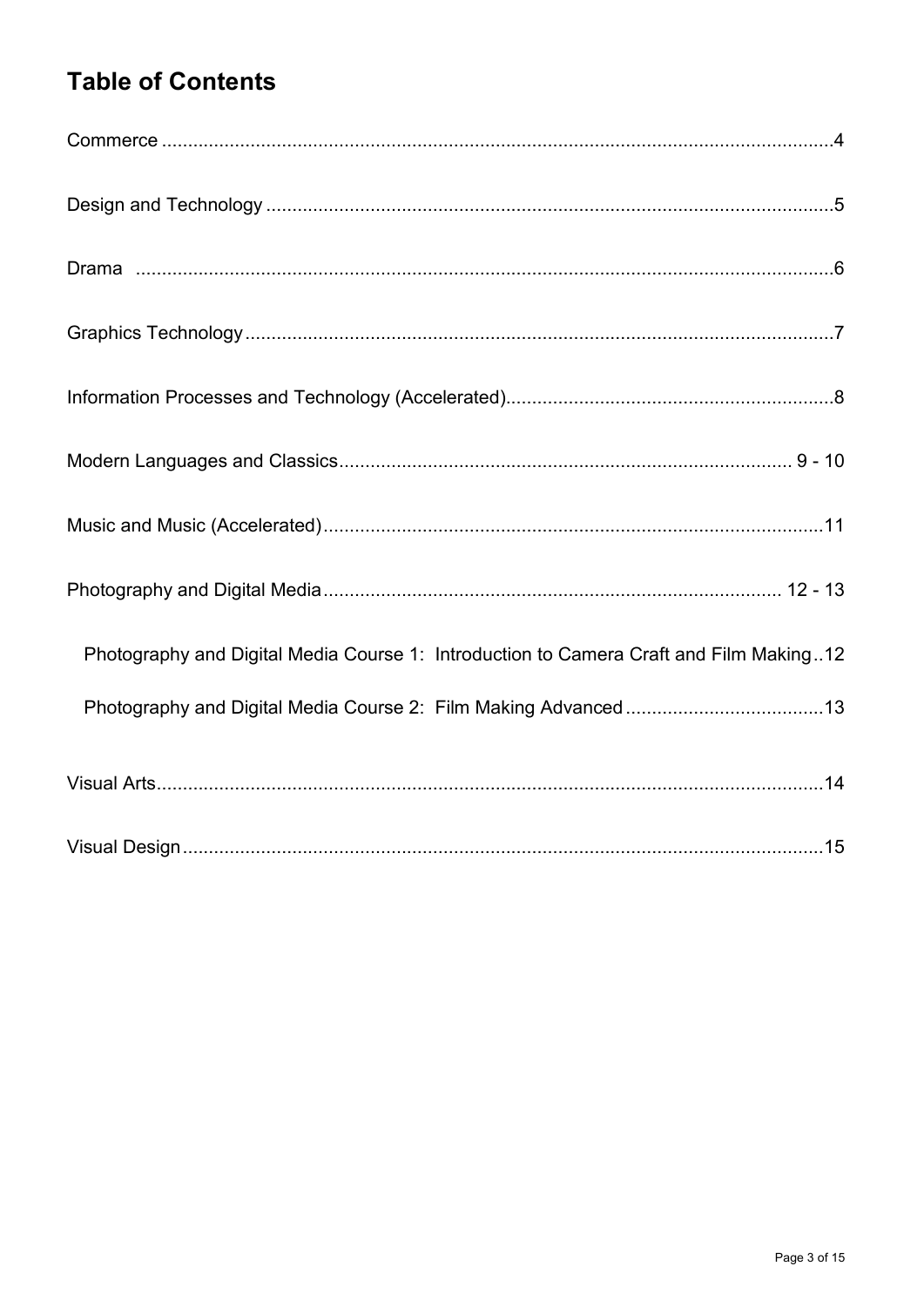*Two Year Course - Year 9 and 10 (Stage 5)*

# **Course Description**

Commerce enables young people to develop the knowledge, understanding, skills and values that form the foundation on which they can make sound decisions about consumer, financial, legal, political, business and employment issues. It develops in students the ability to research information, apply problem-solving strategies and evaluate options in order to make informed and responsible decisions as individuals and as part of the community. Student learning in Commerce will promote critical thinking and the opportunity to participate in the community. Students learn to identify research and evaluate options when making decisions on how to solve consumer problems and issues that confront consumers, citizens and business. They will develop research and communication skills, including the use of ICT, that build on the skills they have developed in their mandatory courses.

# **Compacting**

Compacting the curriculum delivers the content at a faster pace. Therefore, the Years 9 and 10 Commerce course is completed in one year (Year 9), rather than two years. In Year 10 students study school developed options that deliver enrichment and extension based topics leading to the senior school.

# **Acceleration**

This will create the opportunity for a selected group of high achieving students to participate in an Accelerated HSC Business Studies program while in Year 10. Students continuing with the Commerce Program in Year 10 will benefit from a highly differentiated Commerce Curriculum covering in depth topics related to HSC courses in Economics, Business Studies, and Legal Studies. Extension and enrichment strategies will provide an increased awareness and understanding of relevant social issues and an excellent foundation for future study of these courses.

# **Main Topics Covered**

| Year 9                                              | Year 10                                      |
|-----------------------------------------------------|----------------------------------------------|
| 1. Consumer and Financial Decisions (core)          | 1. Our Economy (option)                      |
|                                                     | Differentiation - Economic Theory<br>≻       |
| 2. Investing (option)                               | 2. The economic and the business environment |
|                                                     | (core)                                       |
|                                                     | Differentiation - Business Plans             |
| 3. Promoting and Selling (option)                   | 3. Employment and Work Futures               |
|                                                     | Differentiation - Accounting                 |
| 4. Law and Society and Political Involvement (core) | 4. Law in Action                             |
|                                                     | Differentiation - Human Rights, Ethics,<br>➤ |
|                                                     | <b>Corporate Law and Mock Trials</b>         |
| 5. Class Option – Travel or Towards Independence    |                                              |

# **Particular Course Requirements**

Satisfactory completion of 100 or 200 hours of study in Commerce during Stage 5 *(Years 9 and 10)* will be recorded with a grade on the student's Record of Achievement. Although the study of Commerce in the Junior School is not a pre-requisite for Economics, Legal Studies or Business Studies in the Senior School, it does provide an introduction, and is of great use to all students irrespective of their future choices and intended career.

### **Assessment: Commerce**

| <b>Internal Assessment</b>            | Weighting                                                   |
|---------------------------------------|-------------------------------------------------------------|
| Tests and internal exams              | 50 – Half Yearly and Yearly Exam                            |
| Research and analysis of case studies | $30$ – Investigative research projects                      |
| Stimulus based skills                 | 20 – Class based (class tests, group work and oral reports) |
|                                       | 100                                                         |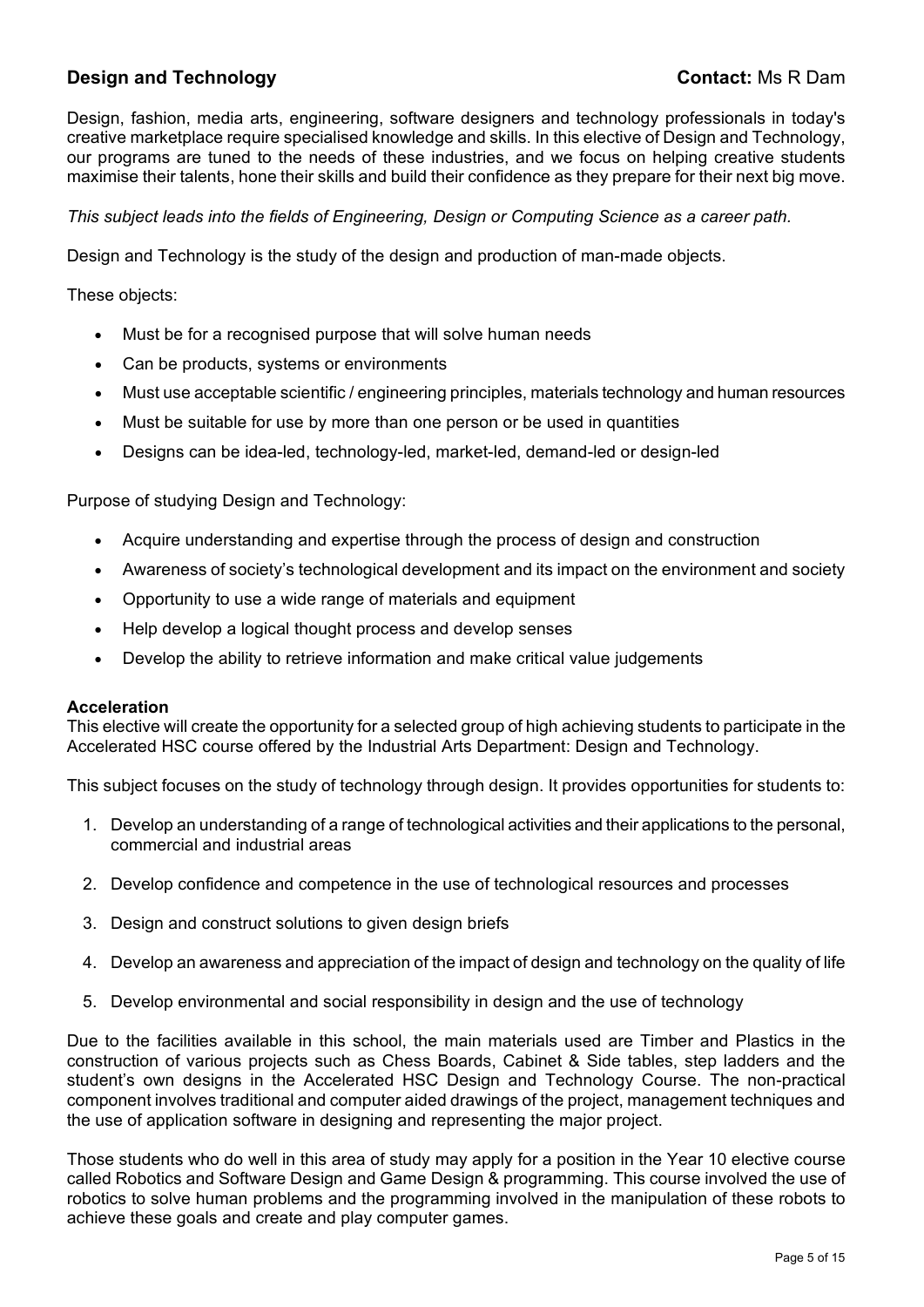# **General Description**

Drama is a practical and experiential subject which develops playbuilding and performance skills using acting, voice and movement. Students learn improvisation and playbuild their ideas to create original group-devised performances. They write and perform their own scripts using different theatrical forms and conventions and engage with scripts from classic and contemporary plays. Students develop skills in collaboration and teamwork through playbuilding and creating group-devised performances. They cultivate individual strengths and gain confidence through performance, script-writing and design tasks. Students improve their writing through maintaining journal entries in a logbook and increase their awareness of drama in the wider world by attending live performances.

# **1. Topics to be studied**

# *Elements of Drama*

Theoretical and practical exploration of the aspects of theatre and performance: tension, focus, space, role, contrast, symbol and mood.

### *Improvisation*

The skill of spontaneous performance develops students' instincts for creating theatre that makes an impact on an audience through structured performance games, dialogue exercises and scene development. Improvisation is a fun and dynamic way to begin the Year 9 Drama course.

### *Playbuilding*

Students learn how to devise group performances based on either a narrative or performance style format and work in groups to create short performances based on these models.

### *Costume and Set Design*

Students learn the fundamentals of design and create costume and set designs for both scripted and selfdevised plays.

#### *Performance Styles and History of Theatre*

A practical introduction to performance styles and conventions combined with research and practical exploration of a range of historical and living theatre movements: Ritual, Ancient Greek drama, Commedia dell'arte, Melodrama, Comedy, Realism and Australian Drama.

#### *Script Writing and Producing a play*

Students undertake a unit that involves writing a ten-minute script, casting, directing and designing it through the rehearsal process to final production.

#### **2. Target Audience**

All students can benefit from the skills-building activities practised in Drama. The course provides a structured approach through which students can interact with others and build their communication skills, confidence and self-esteem. Drama can give them the confidence to contribute to class discussions and give oral presentations. It provides an opportunity for students to channel their creativity and energy into goal-focused performance tasks.

#### **3. Pathways**

Opportunities abound for Drama students to audition for roles in co-productions and musicals with Sydney Girls High School, and to enter original scripts in competitions during Years 9 and 10.

#### **4. Assessment – assignments, performances and projects**

Students are assessed in both a formative and summative format through practical and written work. Performance skills are assessed individually within the context of a group performance. Groups are assessed on their process, rehearsals and final performance. Students reflect on their learning in their logbooks. They are assessed individually on journal entries in their logbooks, research tasks and writing tasks including theatre reviews of live performances.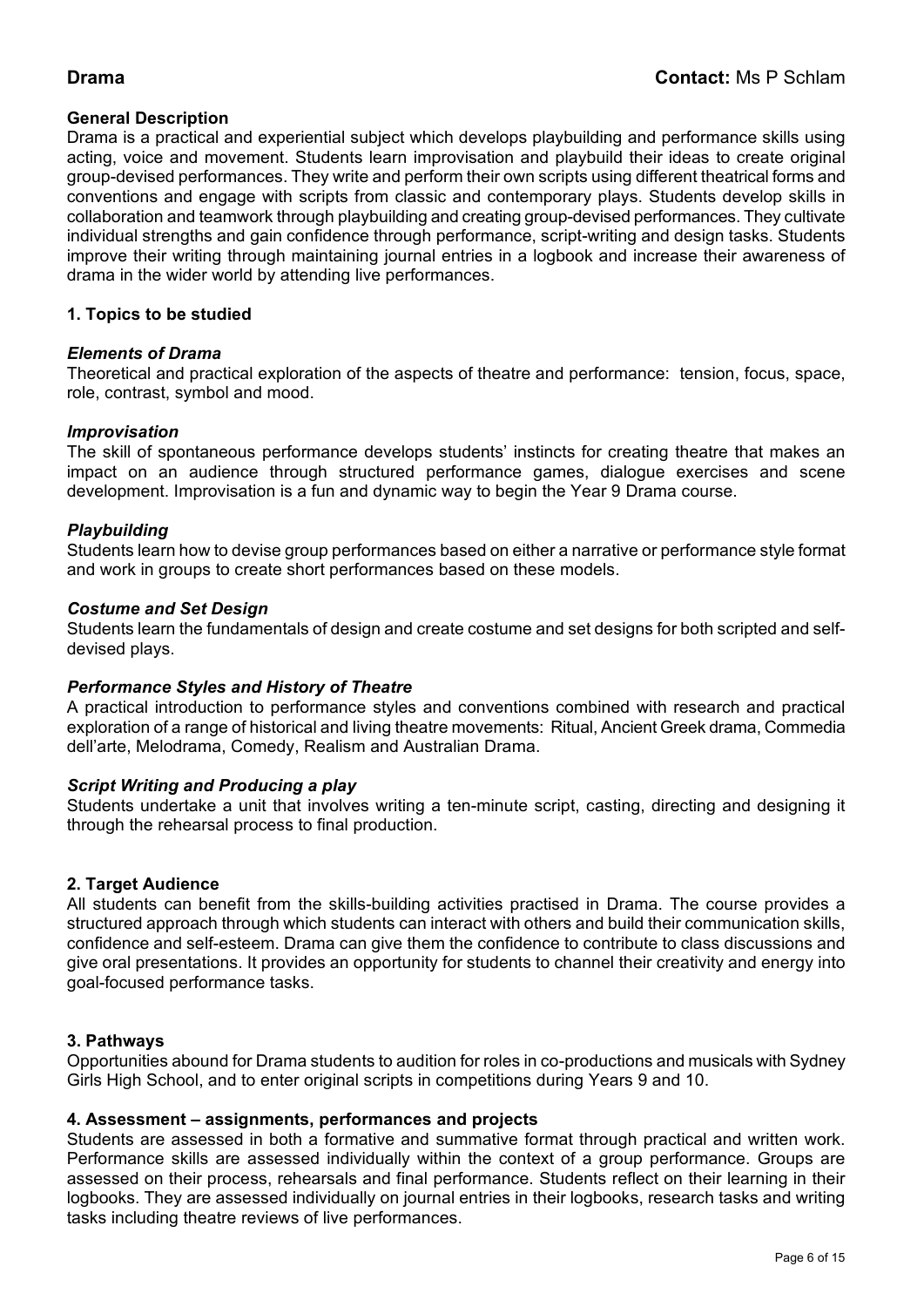# **Graphics Technology Contact:** Ms R Dam

Graphics Technology enables students to practise logical thought and decision-making while developing skills applicable to a range of domestic, commercial and leisure applications. They engage in both manual and computer-based forms of image generation and manipulation and develop knowledge of the wide application of graphics in a variety of contexts and an ever-increasing range of vocations. Graphics Technology also develops students' technical and visual literacy, equipping them for participation in a technological world.

The study of Graphics Technology will develop in students an understanding of the significance of graphical communication and the techniques and technologies used to convey technical and non-technical ideas and information. They will learn about the application of these techniques and technologies in industrial, commercial and domestic contexts.

### **Acceleration**

This elective will create the opportunity for a selected group of high achieving students to participate in the Accelerated HSC course offered by the Industrial Arts Department, Design and Technology.

### **Knowledge, understanding and skills**

Students will develop knowledge, understanding and skills to:

- 1. Interpret, design, produce and evaluate a variety of Engineering and Architectural presentations using a range of manual and computer-based media and techniques
- 2. Use Engineering and Architectural conventions, standards and procedures in the design, production and interpretation of a range of manual and computer-based assignments
- 3. Select and apply techniques in the design and creation of computer-based presentations and simulations to communicate information
- 4. Appreciate the nature and scope of Engineering and Architecture in industry and the relationships between this technology, the individual, society and the environment

#### **In the Architectural drawing component, students will:**

- 1. Appreciate the influence of site, environment, materials, function, form and style on house design
- 2. Design floor plans and conceptual drawings of an 'Eco Friendly' house
- 3. Design plans for a warehouse conversion into a residential dwelling
- 4. Understand that architects create a variety of types of drawings when designing buildings

Those students who do well in this area of study may apply for a position in the Year 10 elective course called Robotics and Software Design. This course involves the use of robotics to solve human problems and the programming involved in the manipulation of these robots to achieve these goals.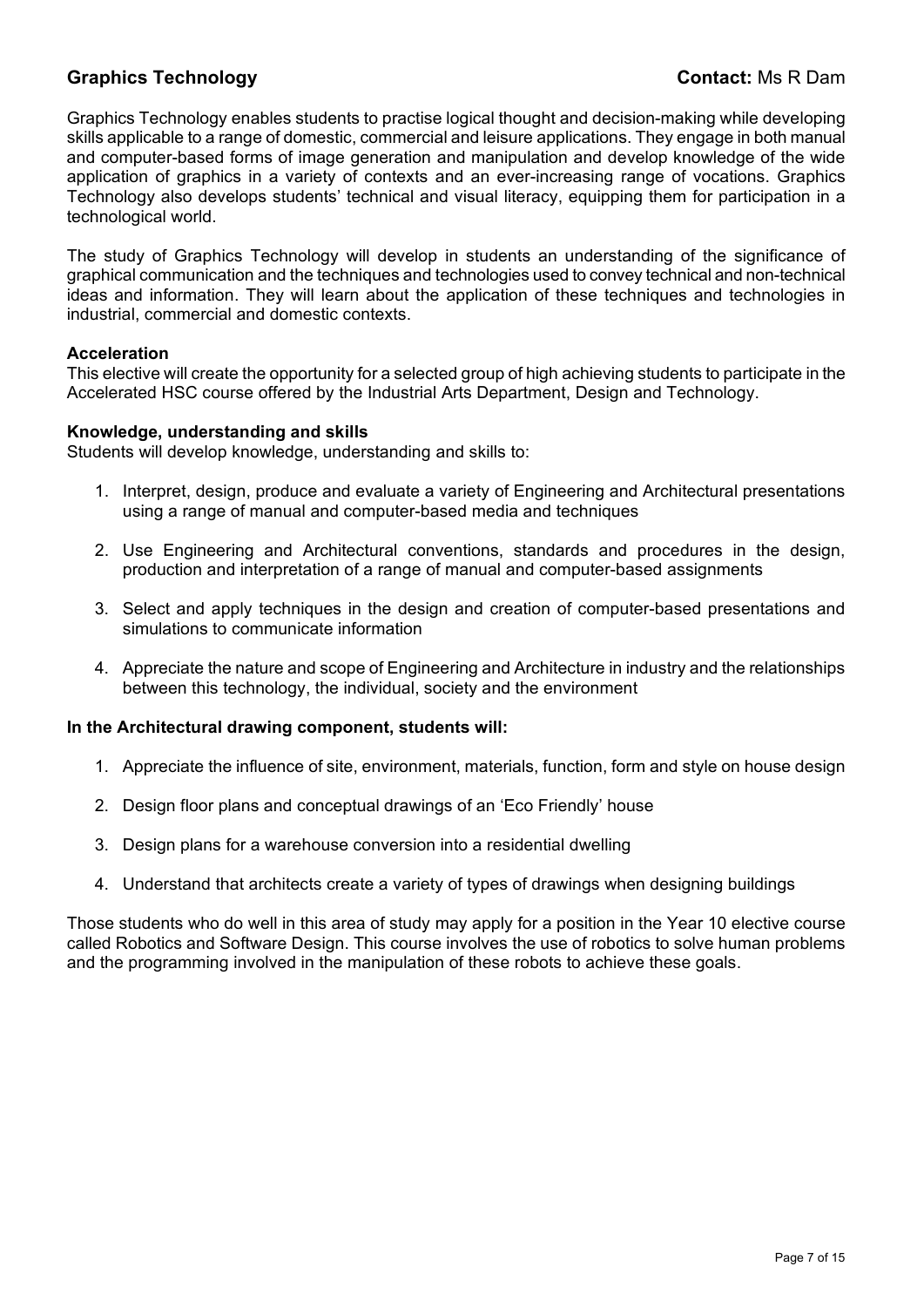# *Chosen at the end of Year 8*

The Information Processes and Technology Stage 6 course, teaches students about information-based systems. It covers the processes of collecting, organising, analysing, storing and retrieving, processing, transmitting and receiving, and displaying, as well as the technologies that support them. With this background, students will be well-placed to adapt to new technologies as they emerge.

Through this course, students will gain a good working knowledge of:

- the key concepts of data, information and systems
- the interactive nature of effective information-based systems
- available and emerging information technologies
- the social and ethical issues associated with the use of information technology
- and information systems, such as equity and access, privacy, freedom of
- information and copyright
- the communication, personal and team skills necessary to ensure that an information systems solution is appropriate for the needs of the users
- related issues such as project management, documentation and user interfaces

| <b>Preliminary Course</b>                             | <b>HSC Course</b>                                                                                                                                                                                                                                                           |
|-------------------------------------------------------|-----------------------------------------------------------------------------------------------------------------------------------------------------------------------------------------------------------------------------------------------------------------------------|
| <b>Introduction to Information Skills and Systems</b> | <b>Project Management (20%)</b>                                                                                                                                                                                                                                             |
| (20%)                                                 | Techniques for managing a project<br>$\bullet$                                                                                                                                                                                                                              |
| Information systems in context                        | Understanding the problem<br>$\bullet$                                                                                                                                                                                                                                      |
| Information processes<br>$\bullet$                    | Planning<br>$\bullet$                                                                                                                                                                                                                                                       |
| The nature of data and information<br>$\bullet$       | Designing solutions<br>$\bullet$                                                                                                                                                                                                                                            |
| Reasons for digital data representation<br>$\bullet$  | Implementing<br>$\bullet$                                                                                                                                                                                                                                                   |
| Social and ethical issues                             | Testing, evaluating and maintaining<br>$\bullet$                                                                                                                                                                                                                            |
| Tools for Information Processes (50%)                 | Information Systems and Databases (20%)                                                                                                                                                                                                                                     |
| Collecting<br>$\bullet$                               | Information systems<br>$\bullet$                                                                                                                                                                                                                                            |
| Organising<br>$\bullet$                               | Database information systems<br>$\bullet$                                                                                                                                                                                                                                   |
| Analysing<br>$\bullet$                                | Organisation<br>$\bullet$                                                                                                                                                                                                                                                   |
| Storing and retrieving<br>$\bullet$                   | Storage and retrieval<br>$\bullet$                                                                                                                                                                                                                                          |
| Processing<br>$\bullet$                               | Other information processes<br>$\bullet$                                                                                                                                                                                                                                    |
| Transmitting and receiving<br>$\bullet$               | Issues related to information systems<br>$\bullet$                                                                                                                                                                                                                          |
| Displaying<br>$\bullet$                               |                                                                                                                                                                                                                                                                             |
| Integration of processes<br>$\bullet$                 | <b>Communication Systems (20%)</b>                                                                                                                                                                                                                                          |
|                                                       | Characteristics of communication systems                                                                                                                                                                                                                                    |
| <b>Developing Information Systems (30%)</b>           | Examples of communication systems<br>$\bullet$                                                                                                                                                                                                                              |
| Traditional stages in developing a system             | Transmitting and receiving in communication                                                                                                                                                                                                                                 |
| Complexity of systems<br>$\bullet$                    | systems                                                                                                                                                                                                                                                                     |
| Roles of people involved in systems<br>development    | Other information processes in communication<br>systems                                                                                                                                                                                                                     |
| Social and ethical issues                             | Managing communication systems<br>$\bullet$                                                                                                                                                                                                                                 |
|                                                       | Issues related to communication systems                                                                                                                                                                                                                                     |
|                                                       | <b>Option Strands (40%)</b><br>Students will select TWO of the following options:<br><b>Transaction Processing Systems</b><br>$\bullet$<br><b>Decision Support Systems</b><br>$\bullet$<br><b>Automated Manufacturing Systems</b><br><b>Multimedia Systems</b><br>$\bullet$ |

This course complements another Stage 6 course, Software Design and Development, which focuses on the design and development *(Programming)* of software solutions.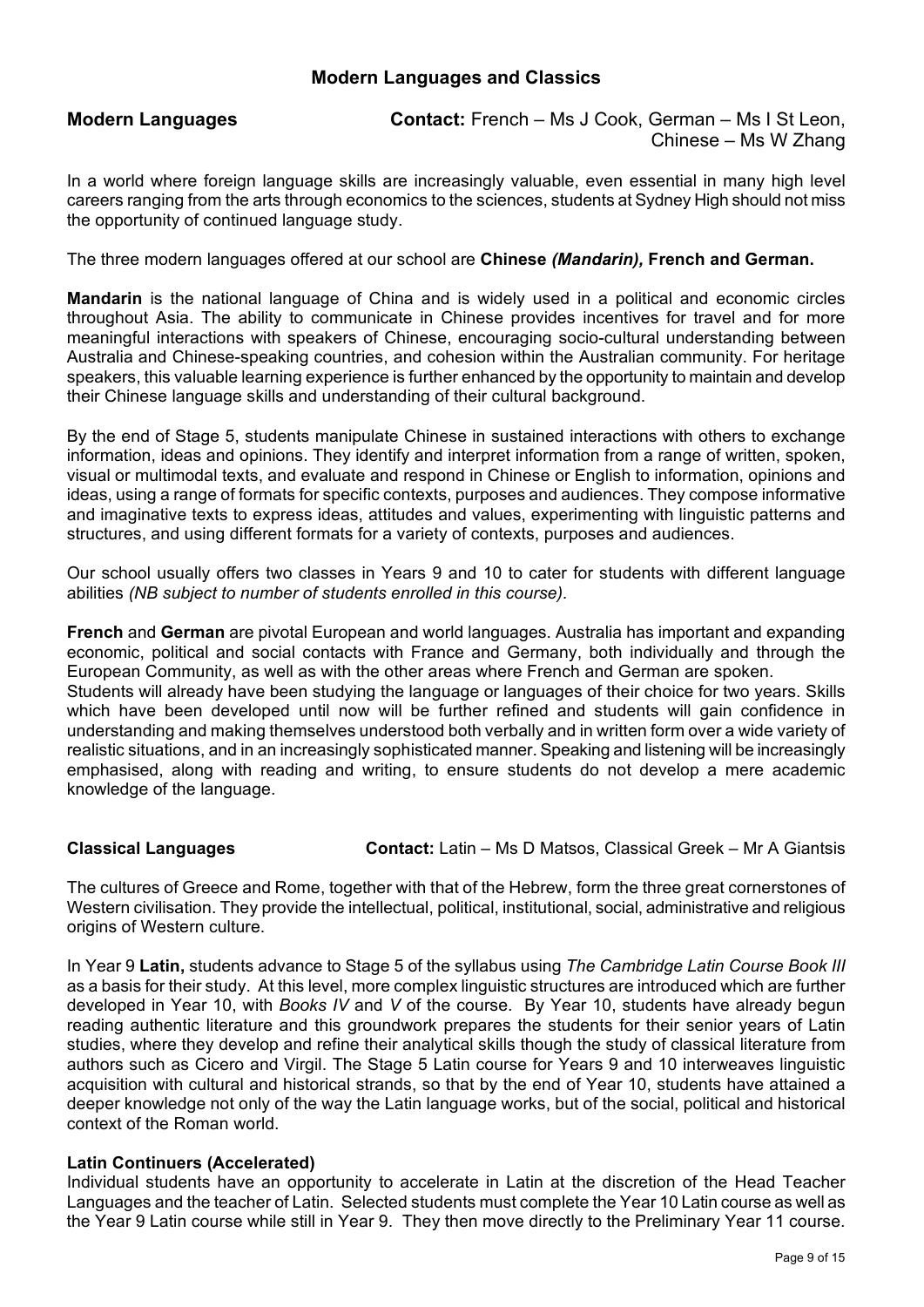**Classical Greek** assists in forming and refining students' historical and linguistic understanding of the inner structures of the culture and the language simultaneously. Furthermore, it allows the students to explore the uniqueness of this language which has defined the world of literature significantly.

In Years 9 and 10, **Classical Greek** students continue to work from *Athenaze* Books I and II, respectively. Additionally, in Year 10 students start working on authentic literature pieces, such as *Apollodorus' Library*, *Argonauts* and *Hercules And His Labours*, through which they explore in greater depth the Classical Greek mythology in a very rich work. In doing so, they further develop their appreciation for the rural and urban Classical Greek world. This development is accomplished through the thorough examination of all the political, social, institutional, intellectual, administrative and religious aspects of the Classical Greek life. On the other side of the spectrum, the students explore more challenging grammatical structures and are exposed to passages that are more complex. The analysis of advanced units of work equips them with all the linguistic skills needed to progress steadily and prepares them to process pieces of authentic literature later in the course. Finally, the combination of historical and linguistic understanding should promote the development of sound comprehension and analytical skills.

Overall, appreciation for the Western civilisation will generate a greater understanding of the influence the Greek civilisation had on Australia's cultural identity.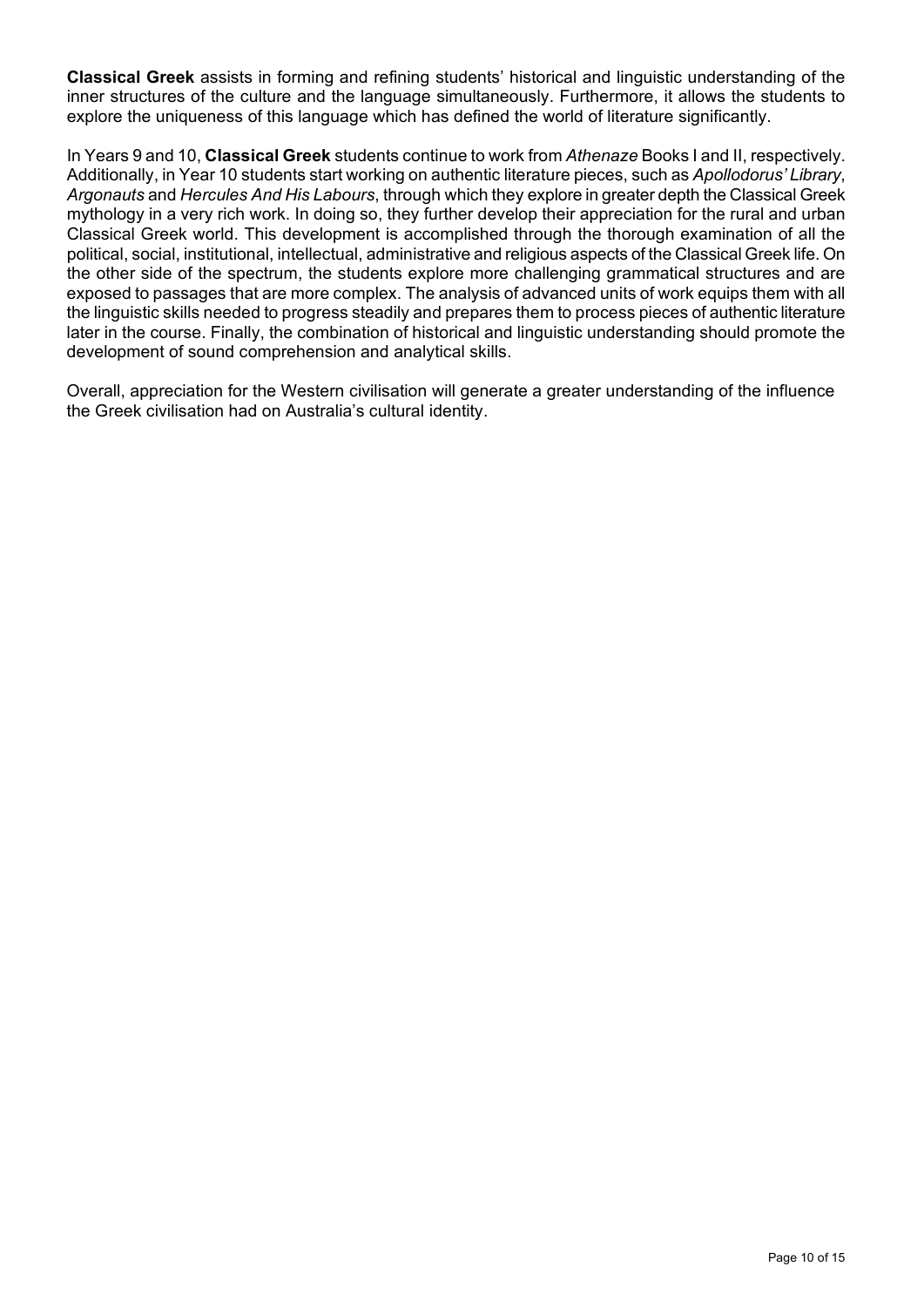# **Music and Music (Accelerated) Contact:** Ms R Miller

The process of music education contributes to the total development of the student because, as an art form, music provides a medium through which students can express the relationship between feelings, the intellect and the imagination.

The mandatory topic is Australian music - a broad field which includes any of the following:

- Music for radio, film, television and multimedia
- Traditional and contemporary music of Aborigines
- Art music
- Jazz
- Popular music
- Impact of technology
- Role of improvisation

Two elective topics are chosen from each of the groups below:

| Group 1                                                                     | Group 2                                                      |
|-----------------------------------------------------------------------------|--------------------------------------------------------------|
| Baroque music                                                               | Popular music                                                |
| Classical music                                                             | Jazz                                                         |
| 19 <sup>th</sup> century music<br>$\bullet$                                 | film, television<br>Music for<br>radio,<br>and<br>multimedia |
| Medieval music                                                              | Theatre music                                                |
| Renaissance music                                                           | Music of a culture (different from Group 1)<br>$\bullet$     |
| Music of a culture                                                          | Music for small ensembles (Group 2)<br>$\bullet$             |
| Art music of the 20 <sup>th</sup> and 21 <sup>st</sup> century<br>$\bullet$ | Music for large ensembles (Group 2)                          |
| Music for small ensembles (Group 1)<br>$\bullet$                            | Rock music                                                   |
| Music for large ensembles (Group 1)                                         | Music and technology                                         |

All music students take instrumental/vocal lessons, and play/sing in at least one of the performance ensembles which cater for the gifted and talented. Music promotes social development, cultural awareness, personal resilience and self-discipline.

Students will be taught to use a range of technology available to them in the classroom for composing, performing, notating and reproducing music.

This curriculum provides students with a wide sphere of skills which give an entrée into many career opportunities e.g. performance and composition at many levels:

- Film industry
- Recording companies
- Advertising
- Theatre
- Community welfare

Students in the Music *(Accelerated)* class will complete the Year 10 course in Year 9 and will be prepared to commence the Preliminary course in Music in Year 10.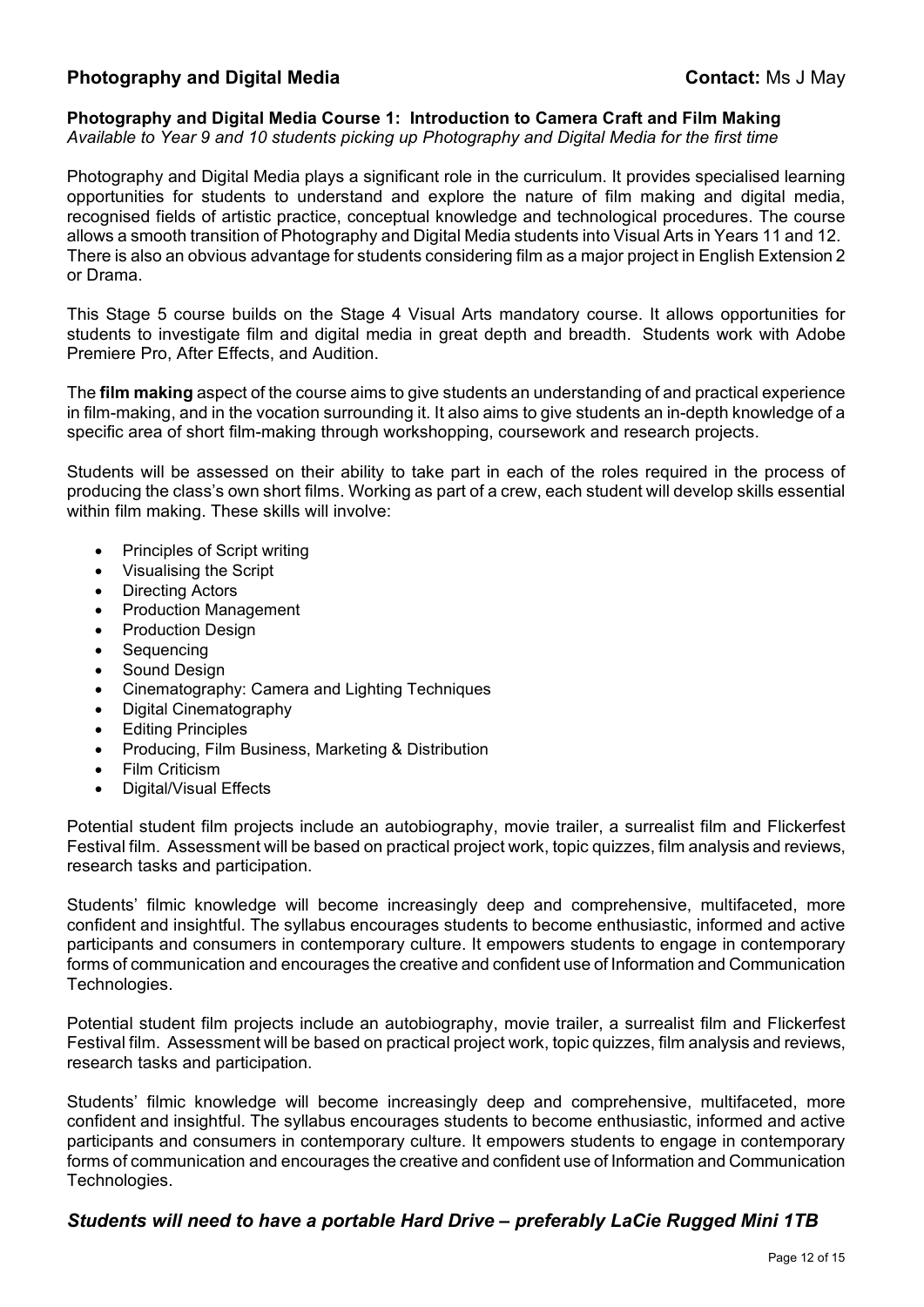# **Photography and Digital Media Contact:** Ms J May

## **Photography and Digital Media Course 2: Film Making Advanced**

*Available ONLY to Year 10 students who have completed Photography and Digital Media Course 1: Introduction to Cameral Craft and Film Making in Year 9*

This Year 10 Extension course encourages students to deepen their knowledge in filmmaking and digital media. Group and individual projects are undertaken, which explore subjective, cultural and structural values and beliefs. The four short films they will create encourage cross-curricular themed projects to enrich understanding of course content and concepts in other Year 10 subjects.

During the production of all films, students work in teams and alternate their crew roles between director, scriptwriter, cameraperson, sound manager and editor. They extend their understanding of editing in Adobe After Effects and Premiere Pro. Professionally formatted film scripts, shot lists and storyboards are written for each project.

# *Students will need to have a portable Hard Drive – preferably LaCie Rugged Mini 1TB*